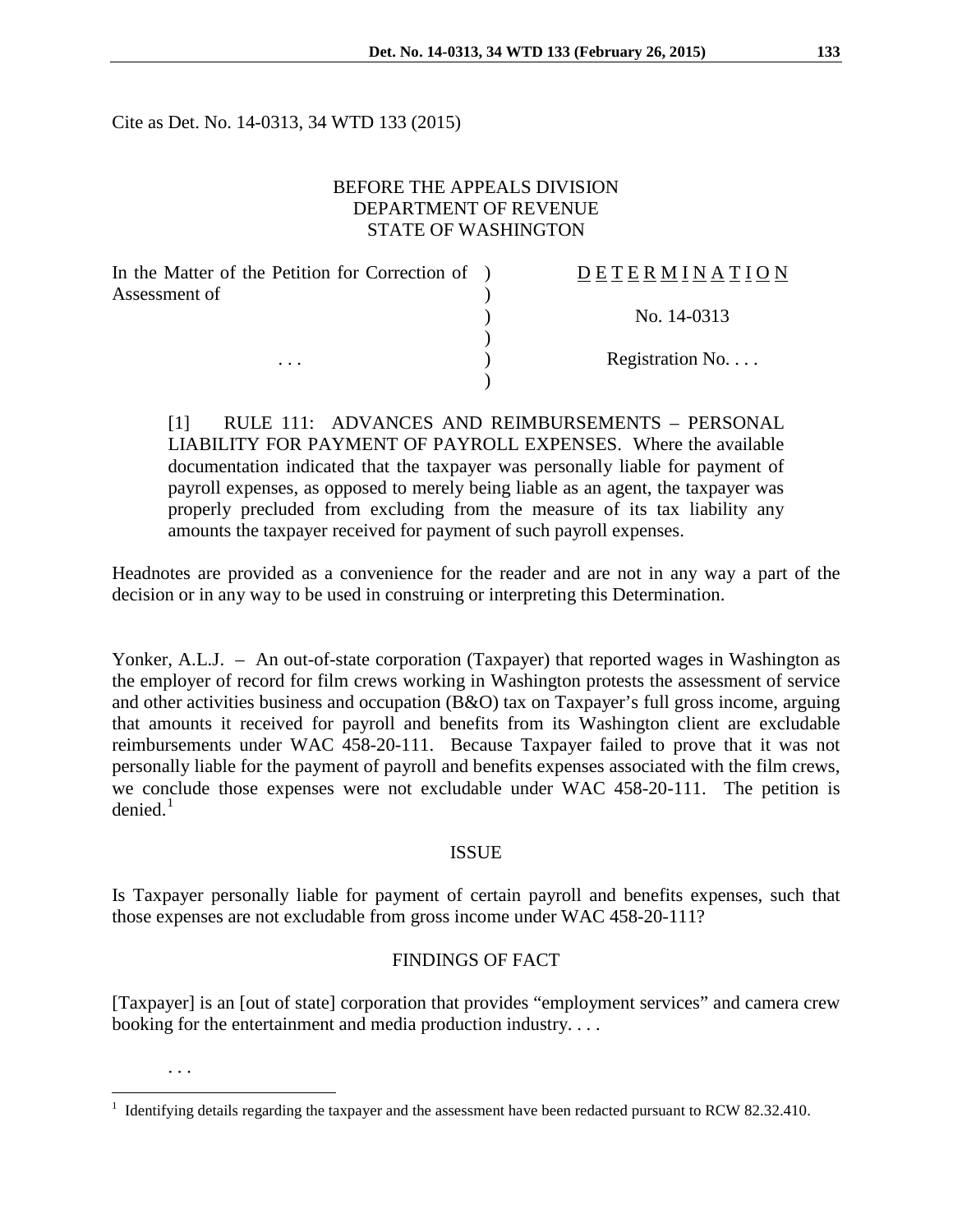. . . Taxpayer advertises that it is the employer of the employees engaged by Taxpayer's clients and is responsible for all aspects of their employment.

In addition to employment services, Taxpayer also offers camera crew booking. . . .

. . .

During the time period at issue, Taxpayer had one Washington client . . . On June 30, 2008, Taxpayer entered into a Master Vendor Agreement (contract) with [the Client] to provide certain services over five years during which the contract was valid. The services Taxpayer was to provide under the contract were not specifically defined in the contract, but in separate statements of work (SOWs).<sup>[2](#page-1-0)</sup> Taxpayer represented on appeal that the nature of the service it provided to the client was "fulfilling crewing positions" that are not staffed by the client's own production studio for various projects during the life of the contract. Relevant terms in the contract include the following:

- Taxpayer will "recruit, select and train its personnel in accordance with the requirements of the applicable SOW." (Section 2.4(a)).
- Taxpayer will "use persons qualified to perform" the services required under the applicable SOW. (Section 2.4(a)).
- Taxpayer will not charge fees for services performed by personnel who are not qualified to perform those services. (Section 2.4(a)).
- The client "will pay [Taxpayer] those fees described in each SOW.... [Taxpayer] will be responsible for all expenses it incurs (including, for example, providing equipment, insurance coverage and training of its employees) other than those [the client] agrees to pay in the SOW." (Section 5.1(a)).
- Any expense the client "agrees to pay will be reimbursed as pass-through costs with no markup" unless otherwise "expressly provided in the applicable SOW." (Section  $5.1(a)$ ).
- Taxpayer will perform the services under the SOWs "in a professional manner" and Taxpayer's performance "will be of high grade, nature and quality; and [Taxpayer] will dedicate appropriate facilities, skilled employees, and resources to complete" the services as indicated in the SOWs. (Section 7.6).
- "Under no circumstances will [Taxpayer's] employees or Subcontractors be construed as [the client's] employees." (Section 13.1).
- Taxpayer "will be held responsible for all obligations as employer of record for the personnel under its employ and on assignment at [the client]; including the proper calculation and payment of all payroll tax withholding, unemployment, benefits, and all other applicable employer obligations in accordance with state and federal regulations." (Section 13.1).

During the relevant time periods in this case, Taxpayer reported all of its business activity under the service and other activities business and occupation (B&O) tax classification. On November

<span id="page-1-0"></span><sup>&</sup>lt;sup>2</sup> Taxpayer has not provided any examples of SOWs to TAA or during the appeal process.  $\overline{a}$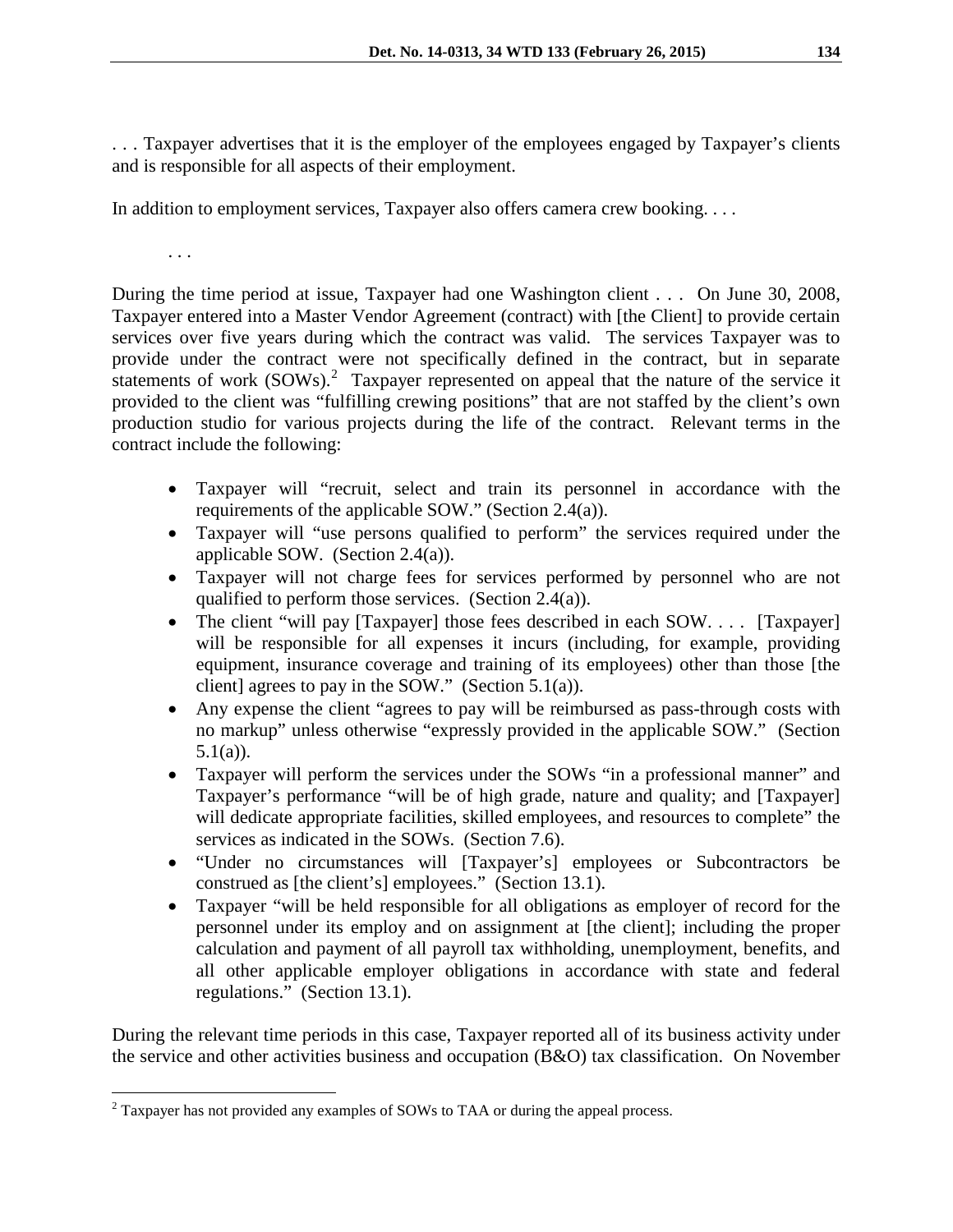16, 2012, Taxpayer submitted amended returns covering the period of January 1, 2010 through December 31, 2010 and July 1, 2011 through September 30, 2011, and requested a refund for a portion of the service and other activities B&O tax which Taxpayer previously paid during those periods. Taxpayer explained in its refund request that the refund was appropriate because Taxpayer had "overstated" its gross income in its original combined excise tax returns for each of the time periods identified, stating "[t]his is because we reported taxable wages instead of gross income."

A comparison of the amounts of gross income Taxpayer originally reported on its combined excise tax returns for each tax period and the amounts of gross income Taxpayer reported on its amended combined excise tax returns and associated refund requests is as follows:

| <b>Tax Period</b> |                                 | Original Gross Amended Gross |  |  |
|-------------------|---------------------------------|------------------------------|--|--|
|                   | Income Reported Income Reported |                              |  |  |
| Q1 2010           |                                 |                              |  |  |
| Q2 2010           |                                 |                              |  |  |
| Q3 2010           |                                 |                              |  |  |
| Q4 2010           |                                 |                              |  |  |
| 32011             |                                 |                              |  |  |

The Department's Taxpayer Account Administration Division (TAA) reviewed Taxpayer's refund request. TAA requested additional documentation from Taxpayer to substantiate the refund request. On February 26, 2013, TAA denied Taxpayer's refund request because Taxpayer failed to provide any further documentation or explanation to substantiate its refund request.

On May 5, 2013, Taxpayer submitted a new refund request, this time for the period of January 1, 2010 through March 31, 2013. TAA discussed the refund request directly with Taxpayer, questioning how gross income, as reported in the amended returns, could be so significantly less than the amounts Taxpayer originally reported. TAA explained to Taxpayer that if the originally-reported amounts were only Taxpayer's "wages" as opposed to total gross income, TAA would expect the amended total gross income amounts to be higher. Taxpayer stated it would reconsider its position, but did not respond to further inquiries from TAA. In addition, TAA reviewed Taxpayer's contract with the client and requested additional supporting documentation to substantiate the second refund request, including invoices and a completed Schedule of Gross Income. Taxpayer did not respond to TAA's request for additional documentation.

Because of TAA's concern that Taxpayer was not correctly reporting its gross income, TAA conducted a review of Taxpayer's books and records for the period of January 1, 2009 through June 30, 2013 (audit period). As a result of that review, TAA found that Taxpayer owed additional B&O tax on gross income Taxpayer failed to report. On November 25, 2013, the Department issued a tax assessment for  $\hat{\mathcal{S}}$ ..., which included  $\hat{\mathcal{S}}$ ... in additional estimated tax liability, a \$. . . five percent assessment penalty, and \$. . . in interest.

. . .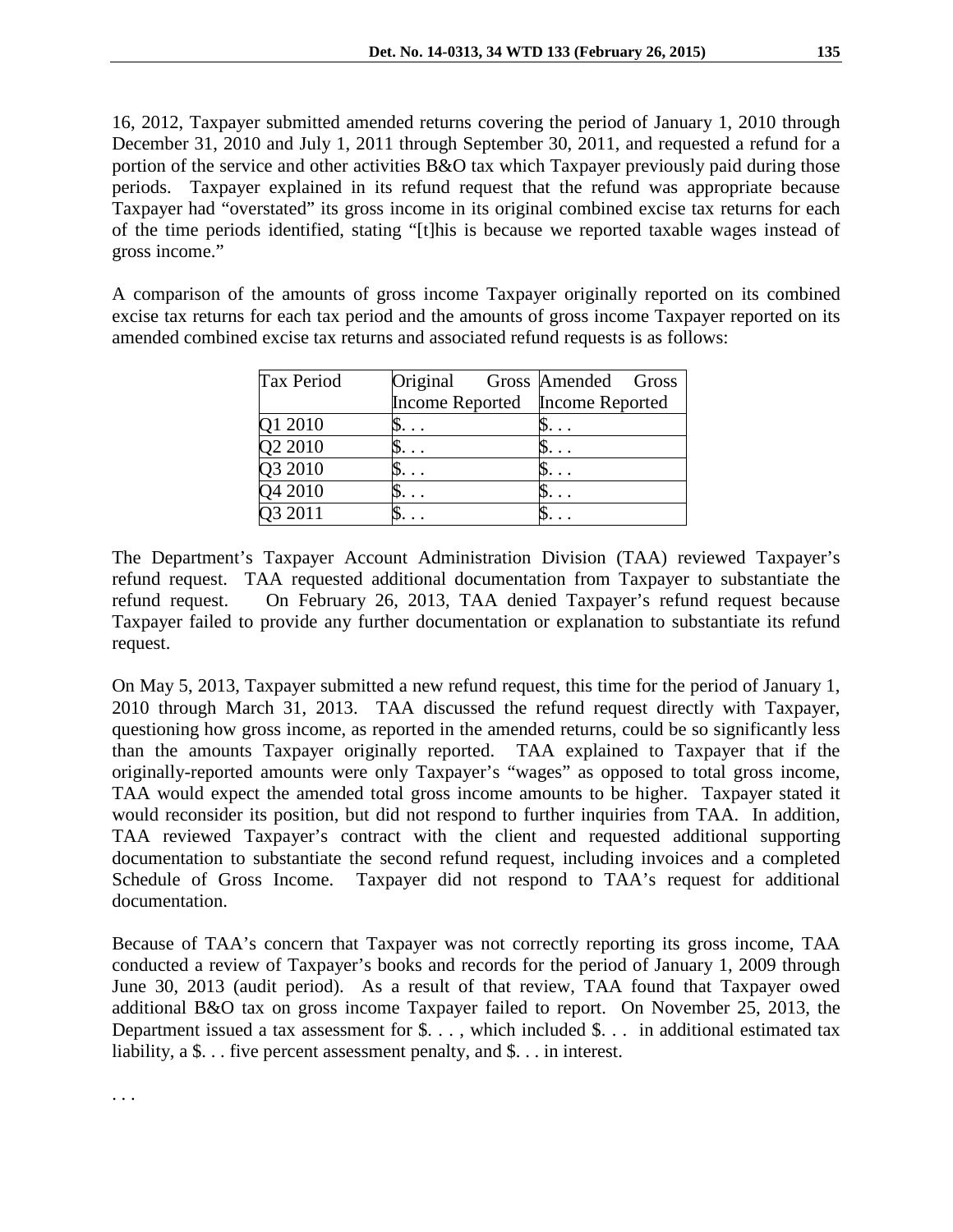Taxpayer timely appealed the full amount of the tax assessment and also appealed the balance due notice issued by the Department as a result of Taxpayer failing to pay its tax liability for the subsequent time period of July 1, 2013 through September 30, 2013 (subsequent tax period). On appeal, at our request, Taxpayer provided a sample of invoices Taxpayer issued to the client during the audit period. These invoices include separate line items for the following categories: (1) salaries, (2) fringe (OASDI, Medicare, FUI, SUI, WC), (3) fringe (pension, H&W, VAC/HOL), (4) reimbursements,  $3^{3}$  $3^{3}$  (5) salary advances, (6) employee deduction credits, and (7) handling fee. Only one invoice, issued on August 31, 2011, included an invoiced amount for "reimbursements." None of the invoices included invoiced amounts for "salary advances."

### ANALYSIS

Washington imposes the B&O tax on every person for the act or privilege of engaging in business activities in Washington. RCW 82.04.220. "[T]he legislative purpose behind the B&O tax scheme is to tax virtually all business activity in the state." *Impecoven v. Dep't of Revenue*, 120 Wn.2d 357, 841 P.2d 752 (1992). The tax is measured by applying particular rates against the value of products, gross proceeds of sale, or gross income of the business, as the case may be. RCW 82.04.220.

Taxpayers engaged in an activity that is not specifically classified for B&O tax purposes under Chapter 82.04 RCW report their "gross income of the business" under the service and other activities tax classification. RCW 82.04.290(2). "Gross income of the business" means the value proceeding or accruing by reason of the transaction of the business engaged in, "**without any deduction on account of . . . any other expense whatsoever paid or accrued**." RCW 82.04.080 (emphasis added). Under this broad definition, a service provider may not deduct from its gross income any of its own costs of doing business, including its labor costs. Det. No. 12-0318, 33 WTD 91 (2014) (citing *Rho Co. v. Dep't of Revenue,* 113 Wn.2d 561, 782 P.2d 986 (1989)).

However, certain receipts are recognized as merely reimbursements for expenses advanced for a client, and, therefore, are not considered income for that business. WAC 458-20-111 (Rule 111). Rule 111 allows a taxpayer to [exclude] "reimbursements" and "advances" from gross income when the taxpayer's customer or client alone "is liable for the payment of the fees or costs" and "when the taxpayer making the payment has no personal liability therefor, either primarily or secondarily, other than as agent for the customer or client." *See Washington Imaging Services, LLC v. Dep't of Revenue*, 171 Wn.2d 548, 561-62, 252 P.3d 885 (2011); *Rho Co. v. Dep't of Revenue,* 113 Wn.2d 561, 782 P.2d 986 (1989); *City of Tacoma v. Wm. Rogers Co.*, 148 Wn.2d 169, 60 P.3d 79 (2002) ("in a traditional 'pass through' scenario, the client has sole liability for an expense paid on its behalf and is responsible for advancing the cost to the taxpayer or reimbursing the taxpayer").

We note that Taxpayer has the burden of establishing its entitlement to any deduction or exemption from tax liability. *See Budget Rent-A-Car, Inc. v. Dep't of Revenue,* 81 Wn.2d 171, 174-75, 500 P.2d 764 (1972) ("Exemptions to the tax law must be narrowly construed. Taxation

 $\overline{a}$ 

<span id="page-3-0"></span> $3$  The invoices do not provide any detail or description of the nature of the "reimbursement" category.